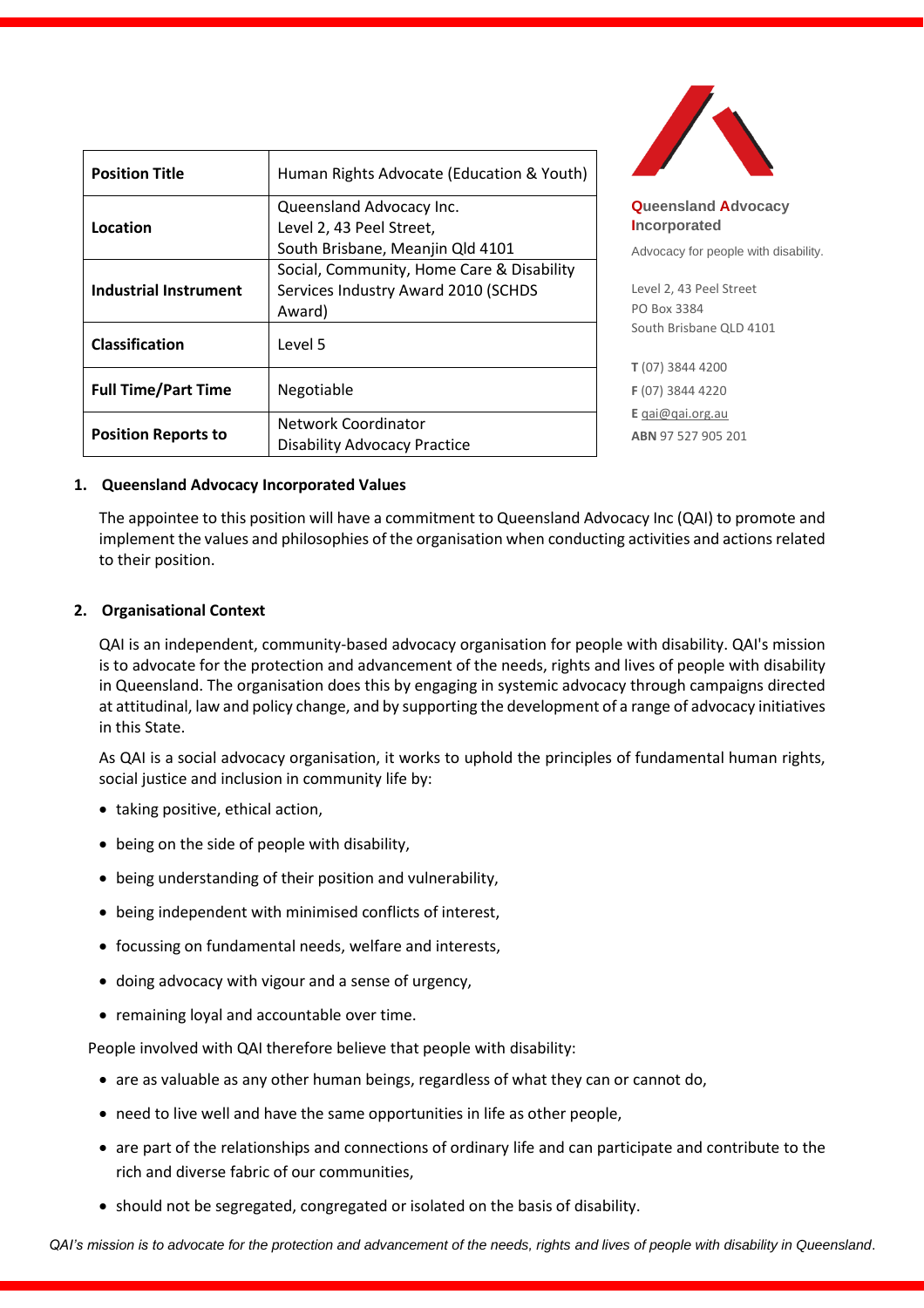## **3. Position Statement**

The role of the Advocate is to deliver individual advocacy support to Queensland young people (birth to 18 years) with disability. The advocate will also support students with disability and their parent/carer who seek advocacy for resolution of complex and escalated complaints relating to the access, participation and/or achievement of students with disability in Queensland state schools.

## *Key Position Responsibilities and Accountabilities:*

- Assisting and supporting young people with disability to:
	- o understand their rights;
	- o access appropriate supports and services and address gaps in support;
	- o address discrimination, conflict and unfair treatment;
	- o make informed decisions;
	- o build capacity to self-advocate;
	- o ensure their fundamental needs are being met;
	- o understand and navigate legal processes and systems.
- Comply with intake and record keeping practices consistent with obligations of a community legal service;
- Internal reporting and external reporting to the funding bodies as required;
- Participation in the network for Queensland disability advocates;
- Providing information and referring young people internally or to other agencies for support and assistance as required;
- Identify issues requiring systemic reform in relation to the rights of people with disability; and
- Preservation of the mission and intent of QAI: Promotion, protection and defence of people with disability through the Human Rights Advocacy Practice and provision of systemic information to the systems advocacy team, to contribute to law reform and systemic advocacy work.

#### *General:*

- Comply with the code of conduct and ethics and confidentiality requirements of QAI and with the National Disability Service Standards.
- Demonstrate commitment to QAI's values and beliefs and the principles and elements of social advocacy.
- Keep informed of current government and community attitudes and policies and their effects on the lives of people with disability.
- Ensure that client files and records are kept and maintained in accordance with the requirements of the National Association of Community Legal Centre's Risk Management Guide and QAI's policies and procedures, including appropriately utilising CLASS, Queensland Government platforms and Microsoft 365.
- Performing various tasks including maintaining client databases (CLASS), QAI's electronic filing systems, Microsoft 365 and it's integrated apps and perform work including drafting correspondence, advice letters and preparing documents